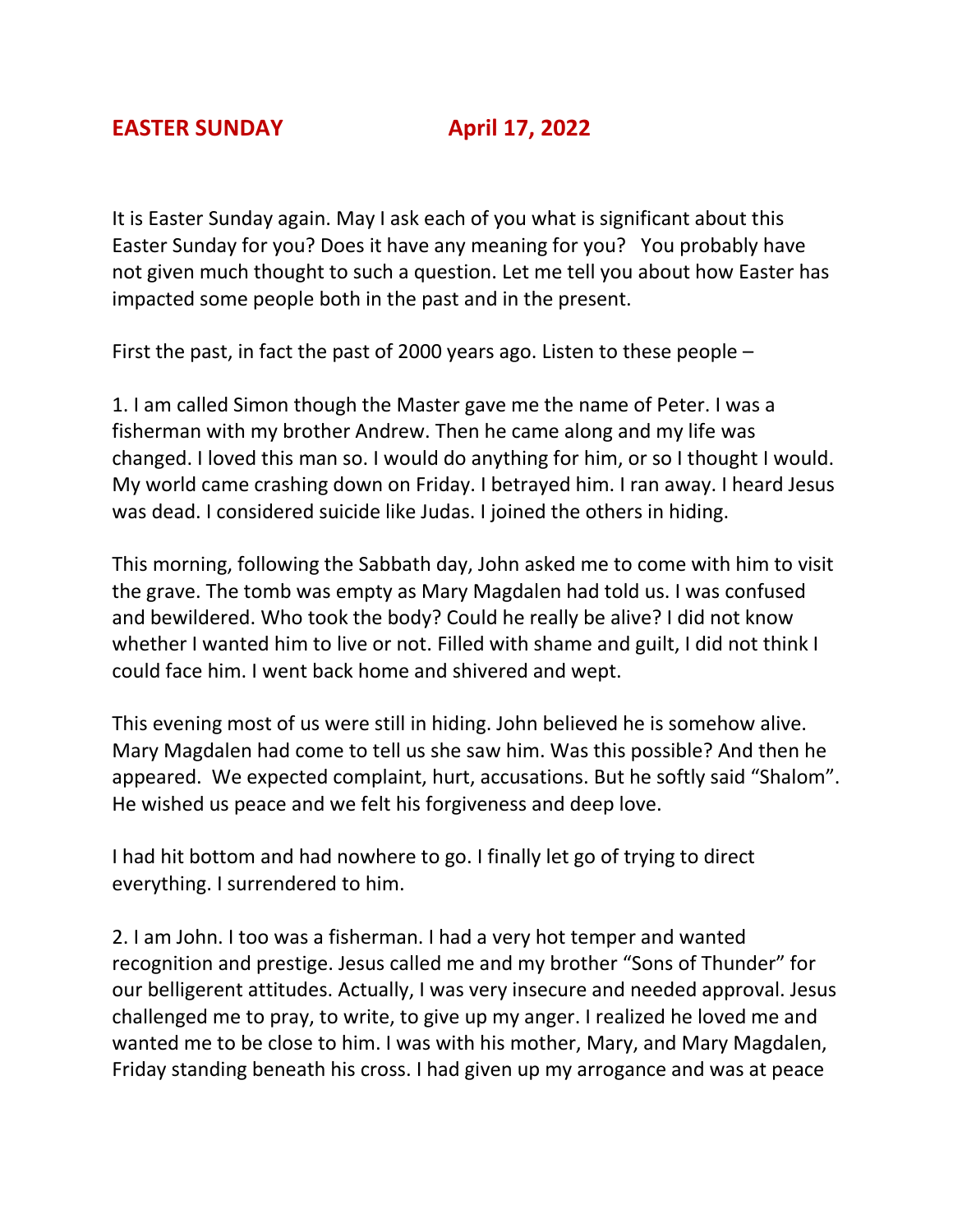with Jesus, with Mary, with God. Jesus gave me his mother so we could care for each other.

This morning I went to the tomb with Peter. I was overwhelmed with feeling the presence of Jesus. I did not understand but I believed.

This evening he came to our midst and I felt I was his beloved disciple once again.

3. My name is Mary. I come from the seaside village of Magdala. I once was a very troubled young woman. Then I met Jesus and his piercing love shattered all my defenses. I joined the group of disciples and traveled with him in Galilee and Judea. I came to love him and wanted to help him in his mission.

On Friday I stood at the cross with his mother, Mary, and his beloved disciple. Loss, desolation, despair was all around and within us. And yet this noble man showed us how to trust God in the midst of pain.

This morning I went to the tomb to anoint the body but there was no body to be found. Could someone have stolen it? I wanted to scream with grief. Then I heard my name, "Mary" and I turned to see him.

My love, my hero, my friend. After he left me I ran to tell the others but they were hesitant to believe. I had become the apostle to the apostles.

Now, we pass from the first century to the twenty-first century as we hear these voices.

4. My name is Marina. I live in Bucha in Ukraine. My home has been battered by shells. There are bodies in the streets. Over the years our people have suffered persecution, war, sickness and death. We face it all again. Christ suffers among us. But we are Orthodox Christians and Easter is our feast. Christ may suffer with us but, on Easter, we shall greet each other, "Christ is risen!" and hear the response "Christ is truly risen". We are people of faith and of hope and of love. I know we are not alone and are loved.

5. And what does Easter mean to me? I have had a life full of blessings and gifts. But I admit I have been like Peter, often a big talker but lacking the courage to